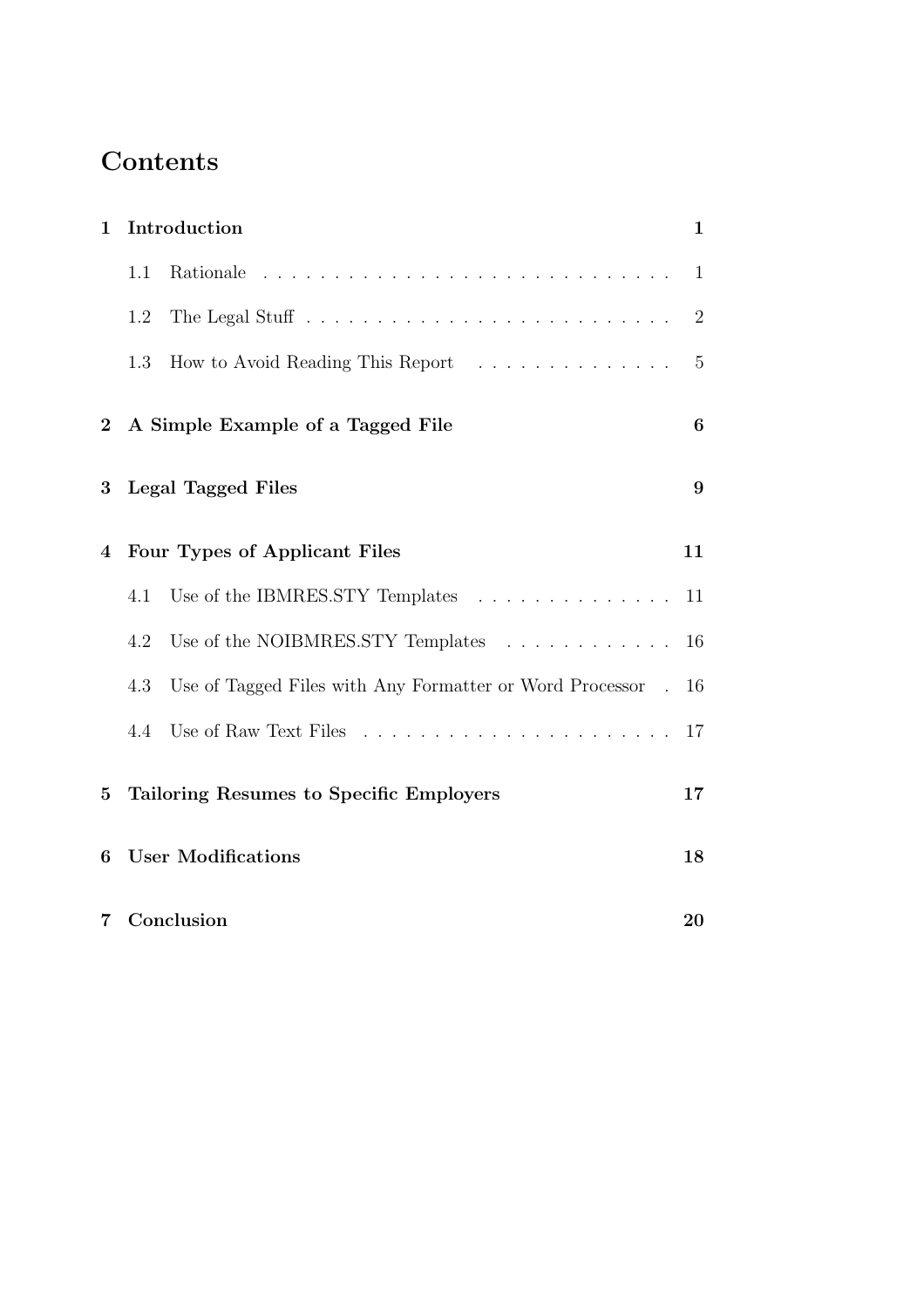## **1 Introduction**

This document describes a piece of software developed at IBM's Thomas J. Watson Research Center to aid in the employment submission process. The goals of the software and its documentation are:

- 1. to enable applicants to produce attractive resumes, abstracts, cover letters, and mailing labels with minimal effort;
- 2. to provide advice on creating effective resumes, including the tailoring of applicant information to specific employers;
- 3. to lay the foundation for automating the application process by making the initial phases entirely electronic.

This work is based on the notion of a "tagged file" containing data and tags which identify the data; a simple example might be the string "George B. Leeman, Jr." marked with the tag "\name." The applicant sends a tagged file to employers who accept such electronic input. However, the applicant may also create paper copies, if they are needed. One may use any formatter or word processor, but special support is provided for the two document preparation systems called T<sub>EX</sub> and L<sup>AT</sup>EX, which are extremely popular in universities, industry, and the publishing world. T $\chi$  [2] is a sophisticated program capable of producing high-quality typesetting, especially for mathematical text. Its author, Professor Donald E. Knuth of Stanford University, is a remarkable individual whose brilliance, hard work, and gifted writing style have combined to make many long-lasting contributions to the technical community. Leslie Lamport, an internationally well-known computer scientist at Digital Equipment Corporation, has built a collection of TEX commands called LATEX [3] which capture the document's structure and hence free the user from dealing with more primitive formatting commands.

### **1.1 Rationale**

Not too long ago the technical publishing world was marked by much waste and duplication of effort. Researchers wrote complicated papers, typically by creating elaborate text files as input to sophisticated formatting programs. The latter produced impressive printed documents which were then sent to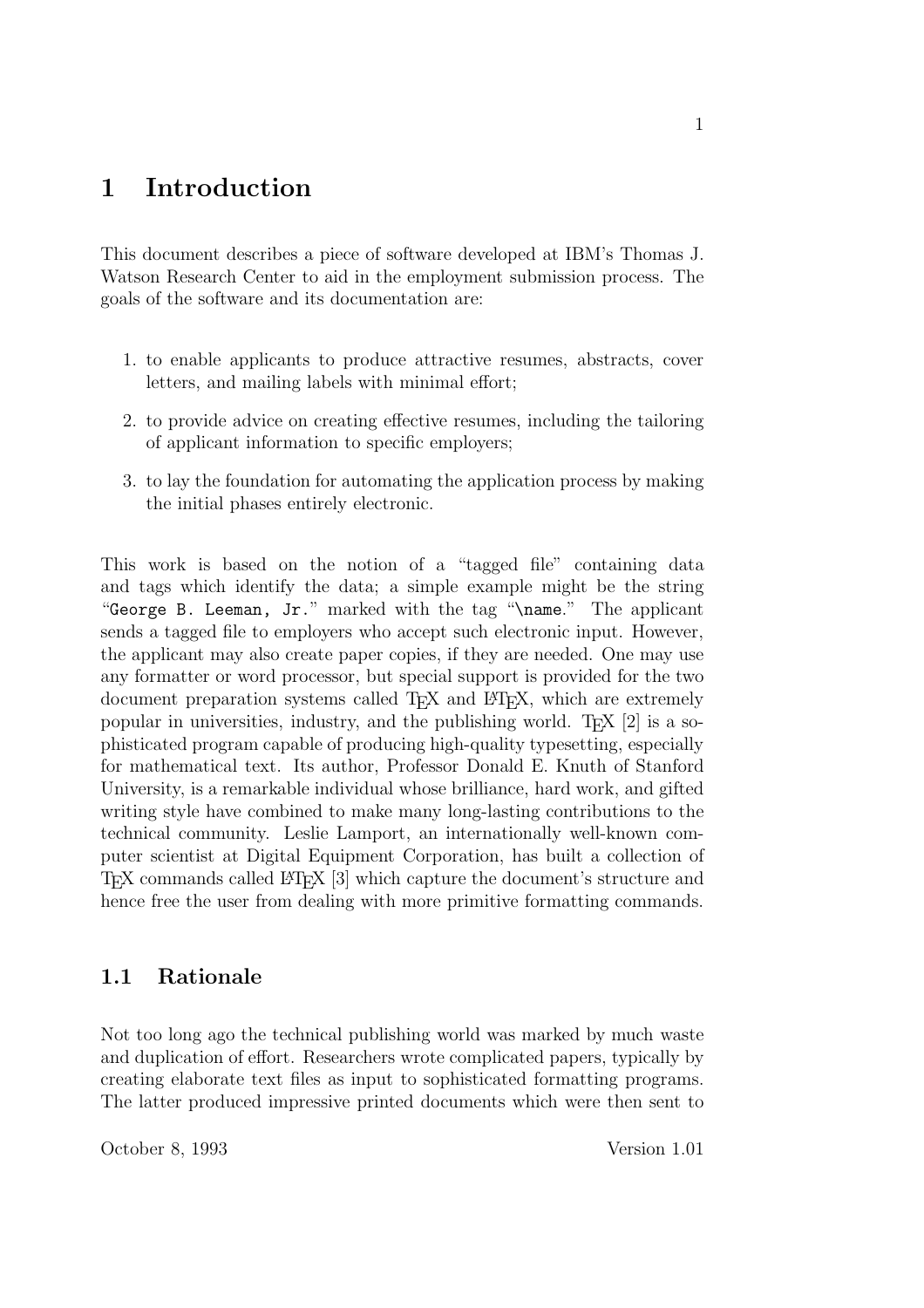journals for publication. If accepted, the journal's typesetters then retyped the entire paper, essentially duplicating the work of the author! To make matters worse, the galley proofs had to be read by the authors, and errors in complicated mathematical text were inevitable.

Today there are many journals which accept an electronic file of LATEX commands plus text, and hence the data entry is done only once, by the author. The need to proofread journal galleys is almost eliminated.

Unfortunately there is a procedure in which such waste and duplication still occurs: the application for employment. University students and others seeking jobs produce fancy paper resumes and send them to employers. The employers retype data about the applicants and forward them to possible hiring managers. A large portion of the data entry at the receiving end is duplicating the task already completed by the applicant. Furthermore, the applicant is likely to experience some delay between his request and a reply from the employer; with an electronic system the response could be quicker and sometimes instantaneous.

The main point of this report is to discuss the first set of tools which will make the application process electronic. The applicant creates a tagged file; the form we recommend consists of LATEX commands and text, but in fact any formatter or word processor can be used. The interface for LATEX is designed so that the applicant does not have to know this system; he simply fills in the blanks to a template, much like completing a paper form. The file is shipped to employers who can use it for electronic processing, and the user can run LAT<sub>EX</sub> on the same file to produce attractive paper copies for employers perferring that medium. We also describe other possible tagged files which do not make use of LAT<sub>E</sub>X. This report gives details on the file creation process and provides tips for creating effective resumes, with the understanding that the recommendations are the opinions of the author and do not necessarily represent a statement of policy by the IBM Corporation.

#### **1.2 The Legal Stuff**

Knuth and Lamport made a major decision to give T<sub>EX</sub> and LATEX to the world; the source code is available to anyone free of charge. The systems have enjoyed wide exposure, because they are marvellously engineered. However, freedom to examine the code by sympathetic and interested users has also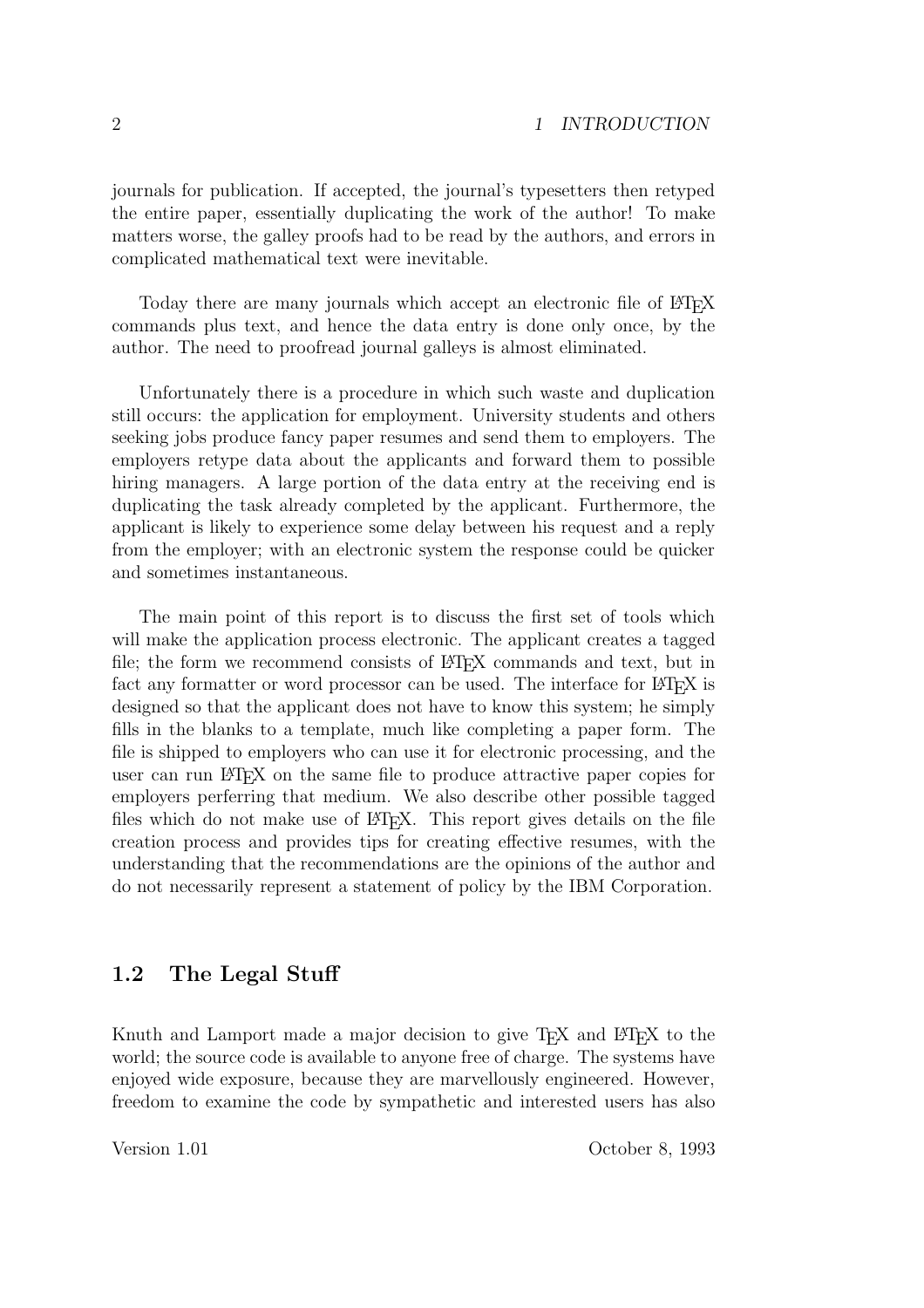led to corrections and refinements of the systems. We are distributing this software to anyone at no cost, and we hope it will gain wide use in the employment submission process by *any* employer, not just IBM.

This software resides on an Internet server, called software.watson.ibm- .com, located at the IBM Thomas J. Watson Research Center in Yorktown Heights, NY. A user with access to the Internet may employ the File Transfer Protocol (FTP) to obtain files from such a server. Internet access may require a password; check with the systems administrator at your installation to determine the details. Typically the user logs onto the server remotely with a user name anonymous and requests files from the server. An annotated sample interaction appears in Appendix A. This process of file retrieval is called "anonymous FTP."

The software described here is essentially a set of new T<sub>EX</sub> commands (called "macros"—see chapter 20 of [2]). It makes use of a modified form of a LATEX style file called resume.sty [1] written by Stephen Gildea, with enhancements by Jerry Leichter and this author. The file is available via anonymous FTP from several university servers.

All software on the software.watson.ibm.com server is made available under the following terms and conditions. By downloading the software, you agree to abide by these terms and conditions with respect to this software.

All FTP'able software is copyright International Business Machines Corporation. All rights reserved.

#### **RESEARCH SOFTWARE DISCLAIMER**

AS EXPERIMENTAL, RESEARCH SOFTWARE, THIS SET OF T<sub>EX</sub> MACROS AND DOCUMENTATION ARE PROVIDED FREE OF CHARGE ON AN "AS IS" BASIS WITHOUT WARRANTY OF ANY KIND, EITHER EXPRESSED OR IMPLIED, INCLUDING BUT NOT LIMITED TO IMPLIED WARRANTIES OF MERCHANTABILITY AND FITNESS FOR A PARTICULAR PURPOSE. IBM does not warrant that the functions contained in this program will meet the user's requirements or that the operation of these programs will be uninterrupted or error-free. Acceptance and use of this program constitutes the user's understanding that he will have no recourse to IBM for any actual or consequential damages, including, but not limited to, lost profits or savings, arising out of the use or inability to use this program, even if the user informs IBM of the possibility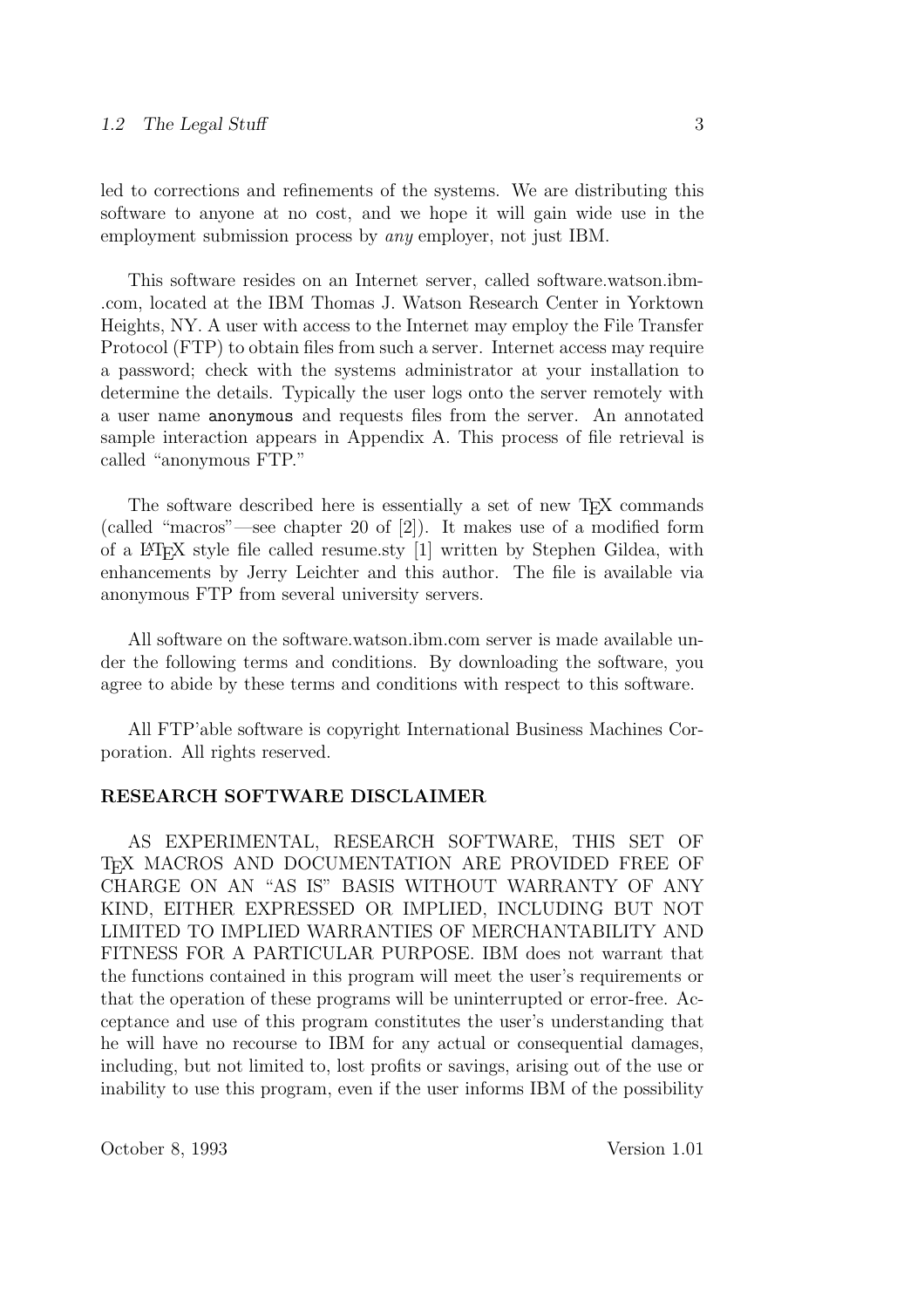of such damages. The user of this program accepts the risk of any harm arising out of the use of this program, or the user shall not attempt to use this program for any purpose.

#### **USER AGREEMENT**

BY ACCEPTANCE AND USE OF THIS SET OF TEX MACROS THE USER AGREES TO THE FOLLOWING:

- 1. These macros are provided for the user's personal, non-commercial, experimental use, and the user is granted permission to copy these programs to the extent reasonably required for such use.
- 2. All title, ownership and rights to these macros and any copies remain with IBM, irrespective of the ownership of the media on which the program resides.
- 3. The user is permitted to create derivative works to this program. However, all copies of the program and its derivative works must contain the IBM copyright notice, the EXPERIMENTAL SOFTWARE DIS-CLAIMER and this USER AGREEMENT.
- 4. By furnishing this program to the user, IBM does NOT grant either directly or by implication, estoppel, or otherwise any license under any patents, patent applications, trademarks, copyrights, or other rights belonging to IBM or to any third party, except as expressly provided herein.
- 5. The user understands and agrees that this program and any derivative works are to be used solely for personal, non-commercial, and experimental uses and are not to be otherwise sold, reproduced, leased, transferred, or distributed, or be commercially exploited in any manner.
- 6. IBM requests that the user supply to IBM a copy of any changes, enhancements, or derivative works which the user may create. The user grants IBM and its subsidiaries an irrevocable, nonexclusive, worldwide and royalty-free license to use, execute, reproduce, display, perform, prepare derivative works based upon, and distribute (INTERNALLY AND EXTERNALLY) copies of any and all such materials and derivative works thereof, and to sublicense others to do any, some, or all of the foregoing (including supporting documentation).

Copies of these modifications should be sent to George B. Leeman Jr. at the electronic address watson.ibm.com.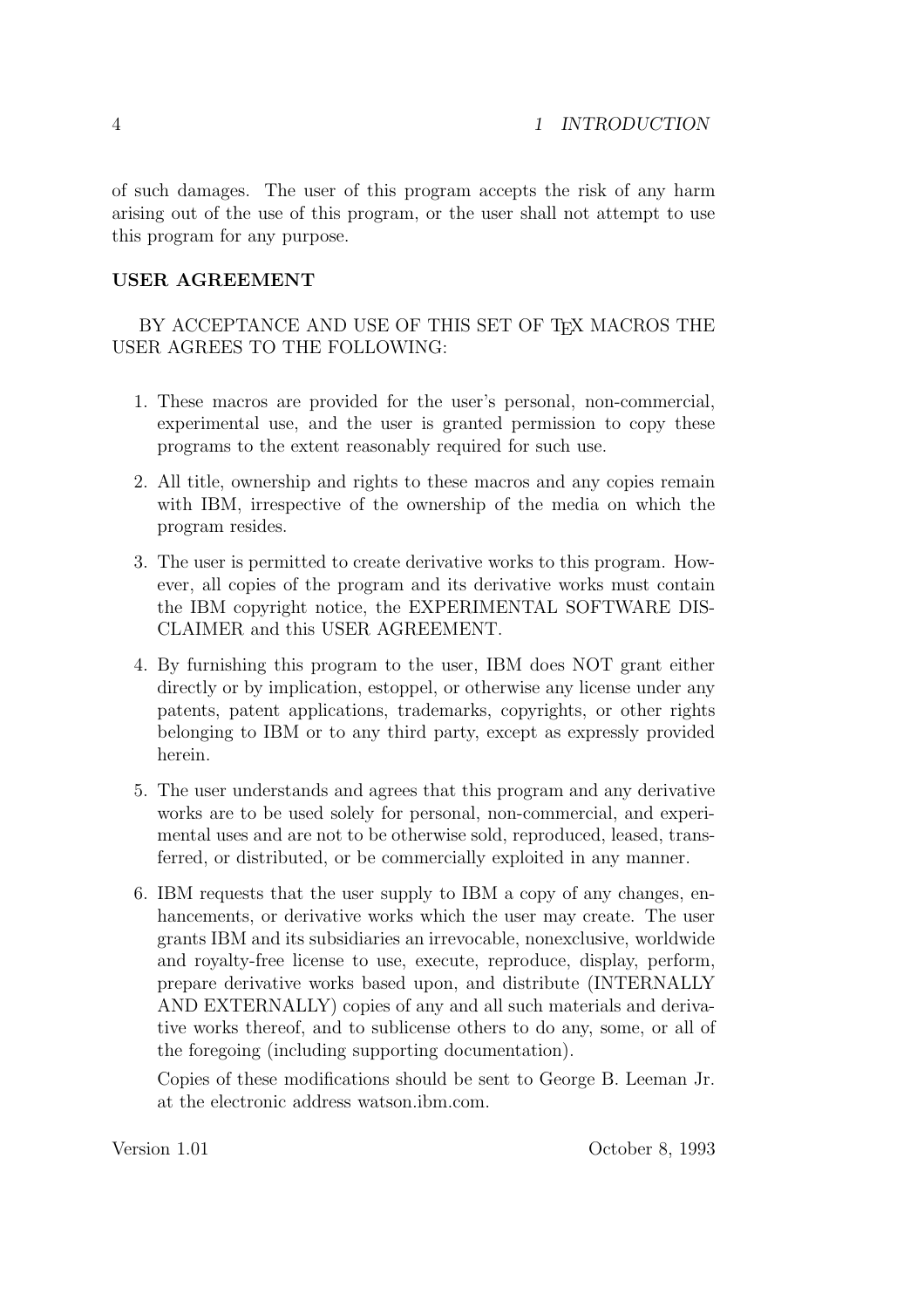#### **1.3 How to Avoid Reading This Report**

In his wonderful user's guide and reference manual [3], Lamport includes a section with a similar title, and for good reason. Many people prefer to learn a system by playing with it, rather than reading reports. For such individuals we provide sample files with slightly differing interfaces. The files all have the form

```
/pub/ibmres-tex/file name.extension,
```
where the last four characters of the *file-name* are  $\text{c}_e$ ,  $\text{c}_f$ ,  $\text{u}_e$ , or \_u\_f. The letters c and u stand for "commented" and "uncommented," respectively, and the letters e and f mean "empty" and "filled in," respectively. The c files have comment lines, identified by a percent sign in column 1, to describe the commands which follow; the u files have few such lines. The e files have no data filled in, while the f files have filled-in examples. Thus all four are skeletons which can be modified, and you may choose the interface you prefer. Using a text editor you then enter appropriate text and give the new file a more sensible name.

There are different sets of files, depending on how the user wants to generate his resumes and other materials.

1. *resume in the recommended format for*  $BT_FX$ *.* This is the form we recommend, especially for users who have not yet created any resume. The files for this case are named

/pub/ibmres-tex/res\_c\_e.ltx, /pub/ibmres-tex/res\_c\_f.ltx, /pub/ibmres-tex/res\_u\_e.ltx, /pub/ibmres-tex/res\_u\_f.ltx.

2. *resume not in the recommended format, to be used by*  $\beta T_F X$ *.* This form is useful for people who have already created a resume and other materials as a source file for LAT<sub>EX</sub> and who do not want to retype everything to conform to the format in the preceding case. The files for this second case are named

/pub/ibmres-tex/nres\_c\_e.ltx, /pub/ibmres-tex/nres\_c\_f.ltx, /pub/ibmres-tex/nres\_u\_e.ltx, /pub/ibmres-tex/nres\_u\_f.ltx.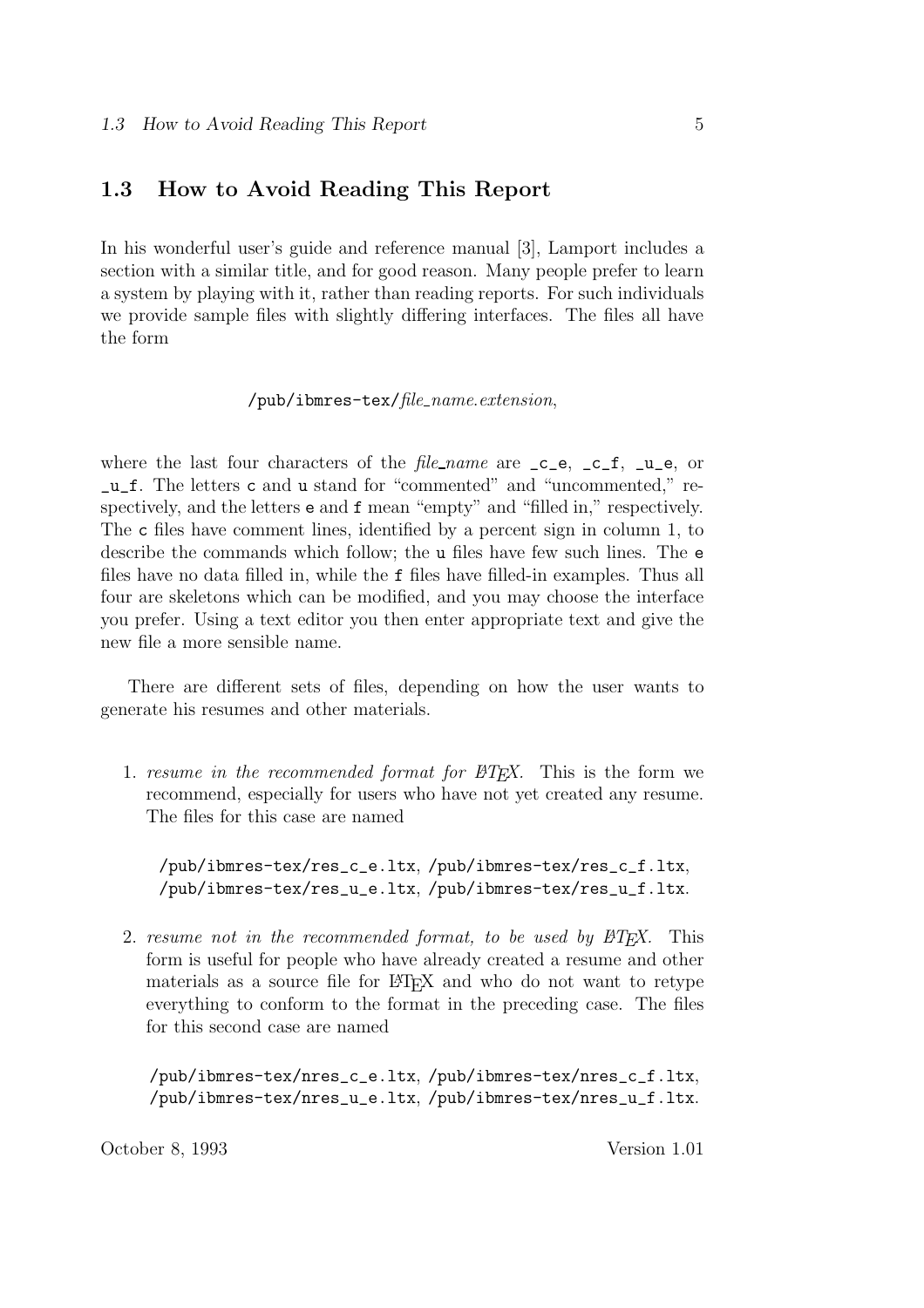3. *resume not in the recommended format, with tags and ASCII text.* This form is useful for people who use other word processors to create their materials. They can fill in the tag data and use the word processor to produce an ASCII text version of their document. The files for this third case are named

/pub/ibmres-tex/nres\_c\_e.txt, /pub/ibmres-tex/nres\_c\_f.txt, /pub/ibmres-tex/nres\_u\_e.txt, /pub/ibmres-tex/nres\_u\_f.txt.

4. *a file with just ASCII text.* This form is acceptable, but we do not recommend it. It will have to be examined by a human, whereas the three preceding cases are tagged files which can be processed automatically by software.

If you use the first or second case, while entering text you must beware of ten symbols which have special meaning to T<sub>F</sub>X and L<sup>4</sup>T<sub>F</sub>X: ampersand  $(\&)$ , backslash  $(\lambda)$ , dollar sign  $(\mathcal{F})$ , hash mark  $(\mathcal{F})$ , hat  $(\hat{\lambda})$ , left brace  $(\hat{\lambda})$ , percent sign  $(\%)$ , right brace  $(\})$ , tilde  $(\)$ , and underscore  $(\_)$ . You are not likely to want an actual backslash, hat, or tilde in your text, and you may obtain the other seven by typing  $\setminus$  before the symbol, e.g.  $\&$  to get an ampersand in the output. Finally, you must figure out how to run LATEX on the file at your installation if you want paper output.

## **2 A Simple Example of a Tagged File**

In this section we give a simple example which illustrates the use of the ibmres macro package. The first step is to create a text file which looks as follows:

```
\documentstyle[12pt,ibmres]{article}
\begin{document}
  .
  .
  .
\end{document}
```
The first line tells LATEX that you are creating a document in the style of an article, you wish the text to be set in a twelve-point font, and you are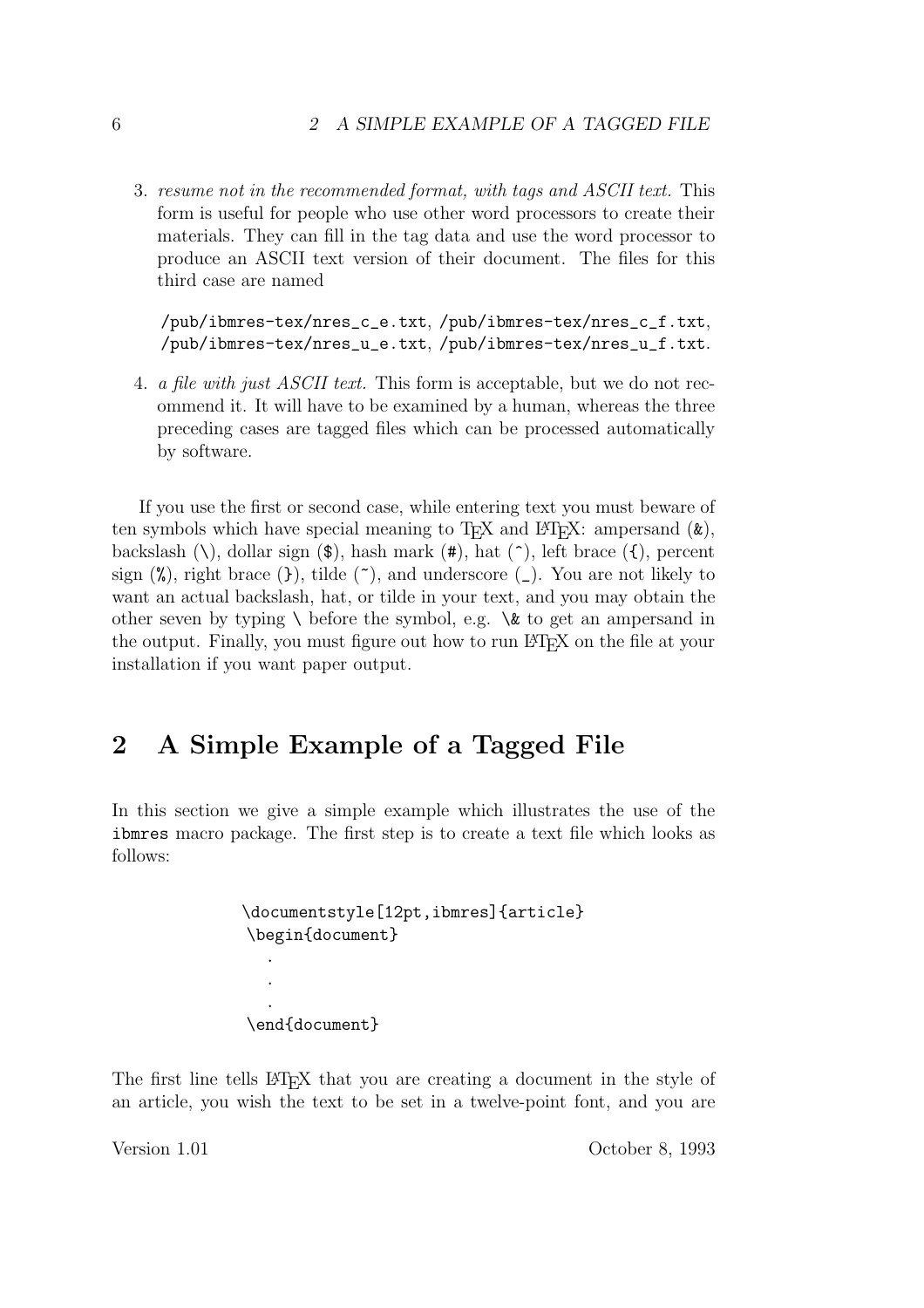using the ibmres macro package. If you prefer a smaller text size, you may substitute 11pt for 12pt; if you omit the string 12pt, you will obtain a document in the default ten-point size. The second and final lines surround the remaining text which is considered the LAT<sub>EX</sub> document.

We shall call a *tag* any string which: (a) begins with a backslash  $\setminus$ ; (b) is immediately followed by a sequence of letters; and (c) optionally ends with a zero. In the example above there are three tags: \documentstyle, \begin, and **\end.** The case of the letters is significant, so that **\end** and  $\text{End}$ represent different tags. Frequently a tag is followed by a pair of matching braces with a string of text inside; we call that string the *argument* of the tag. Thus in the preceding examples the string document is the argument of both \begin and \end. An argument may range from the empty string (e.g. \miscellaneous{}) to several lines of text.

Except for lines indicating comments (ignored by  $\langle \text{H} \rangle$ ), which are discussed momentarily, the remainder of the lines in the text file conform to the following format: *tag { argument }*. Detailed descriptions of the tags appear in subsequent sections, but we give a simple example here.

A text file which includes the 71 lines on pages 21–22 produces the resume, cover letter, and label on pages 23–25. The four initial columns of numbers from 1 to 71 do not actually appear in the input file but are included for easy reference. Lines  $1-6$  are comments. If  $\mathbb{F}$ F<sub>F</sub>X encounters a  $\%$ , it ignores any text which remains on that line. As we pointed out in Section 1.3, if you want a  $\%$  in your text, you must type  $\%$ .

The example shows that the tags can be divided into three types. The simplest type, such as  $\delta$  to biective (lines 25–26), merely causes specific output (in this case **Objective**) accompanied by one item (the argument) formatted in an appropriate manner. Note that \name (line 9) and \oneaddressandphone (lines 16–20) are of the same form; the argument of the latter spans all five lines. A second type, such as \education (line 27), implies the occurrence of related sub-tags \when, \place, \location, \degree, \gpa, and \outof (lines 28–33). The third type of tag is illustrated by the string in line 10. The 0 following \preferredtitle means that the tag plus argument will contribute zero to the output; nevertheless, the data will be used by the receiving applicant system. For example, the latter could send back a formal letter in which the argument Mr. Leeman appears in the salutation string Dear Mr. Leeman:. We thus avoid the embarrassing *faux pas* of using an improper form of address; choosing the right salutation is a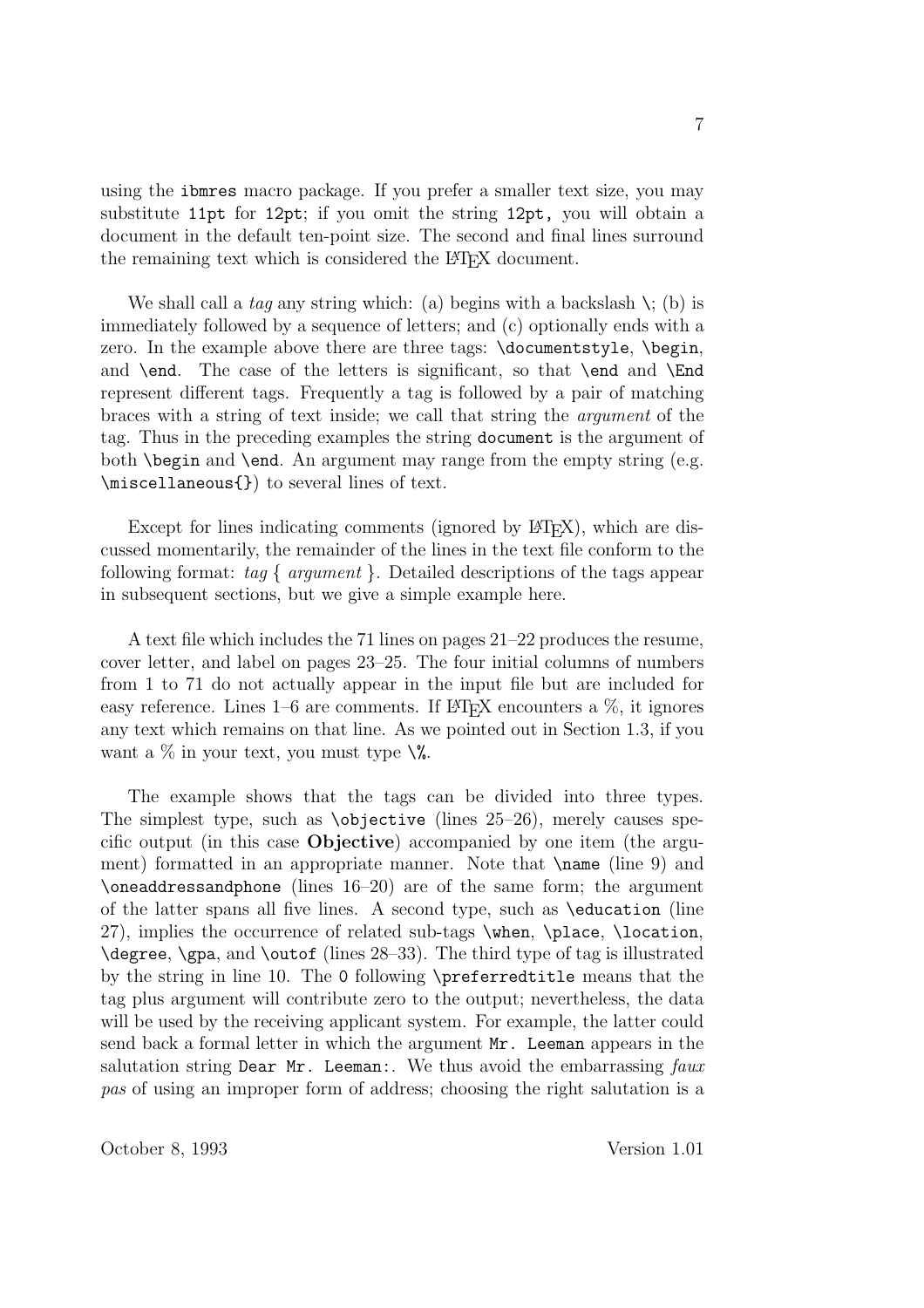task which cannot be done correctly one-hundred percent of the time, even by humans!

LATEX encourages the user to view the document logically, not physically. The end of line indicator in  $\mathbb{F}(\mathbb{F}(\mathbb{F})$  is  $\setminus \setminus$  (double backslash). Accordingly, we shall use the term *logical lines* to described the lines so separated. Thus the address and phone number on lines 17–19 consist of three logical lines; the equivalent form

```
\oneaddressandphone{
2904 Washtenaw
Avenue,
Apt. 1B\\Ypsilanti,
MI 48198\\
(313)
434-1815
}
```
contains six physical lines for the address and phone number, but still only three logical lines. We shall see examples later where an address and phone number with four logical lines might require five physical lines on output. Our tags are designed so that TEX determines the appropriate physical breaks.

This example illustrates some of the techniques for typing text to be read by L<sup>AT</sup><sub>EX</sub> and T<sub>EX</sub>.

1. Logical lines are separated by the  $\setminus \mathcal{C}$  command. Thus the  $\setminus \mathcal{C}$  command in line 18 is essential to force a line break on output; without it, the resume would have appeared at that point as

Ypsilanti, MI 48198 (313) 434-1815.

The number of physical lines is not important. We prefer a style such as lines 16–20 when the argument has several lines; the closing } is less likely to be omitted. On the other hand, when the argument can be typed on one or two lines, we use a format as in lines 25–26.

2. A blank line such as in lines 55, 59, and 63 causes the end of a paragraph.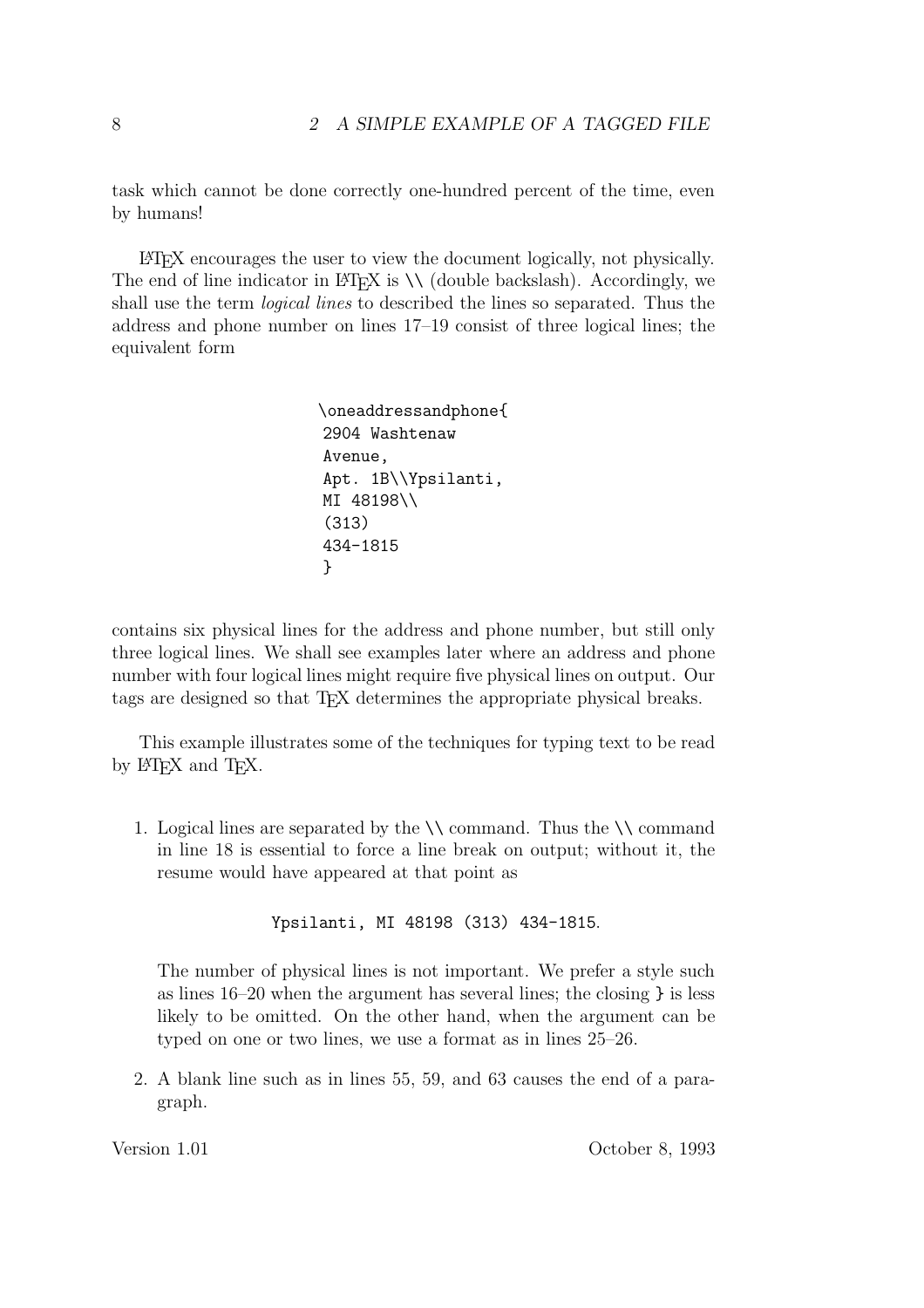3. One can force a blank within a line by the sequence "\" (i.e., a backslash followed by a blank), such as in line 69.

As this simple example illustrates, the task of creating effective employment application materials amounts to filling in standard skeletons of tags. One does not have to memorize the special sub-tags associated with tags of the second type above, since they already appear in the skeletons with appropriate comments. When the governing tag (e.g. \education) is not used, then the subordinate tags (e.g. \when*...*\outof) must be removed as well. These procedures are explored in more detail in the following sections.

We point out that the aforementioned application materials are poorly constructed. Sending a carbon copy to one's mother is probably a bad idea, and a postscript is questionable in a cover letter for employment, where the tone is more formal. The letter also suffers from the minor defect that it is sent more than twenty years late! The discussion in Section 4.1 points out further deficiencies.

## **3 Legal Tagged Files**

In this section we discuss ten basic tags which should appear in all tagged files. In fact, a tagged file is *legal* if it contains these tags, plus possibly others. Intuitively the basic tags identify rudimentary information which an employment processing system needs to know about the applicant, such as name, degree, etc. We illustrate the tags with the sample file /pub/ibmres-tex/nres\_u\_f.txt, a partial listing of which appears on pages 26–27. The tags are as follows.

- 1. \name (line 8). This tag is usually the first tag, and its argument is your full name.
- 2. \preferredtitle0 (line 9). As already discussed, it gives the desired string to be used by a responding system in a letter salutation. It produces no output.
- 3. \school0 (line 10). Enter the school from which you have received or are receiving your most advanced degree. The tag produces no output.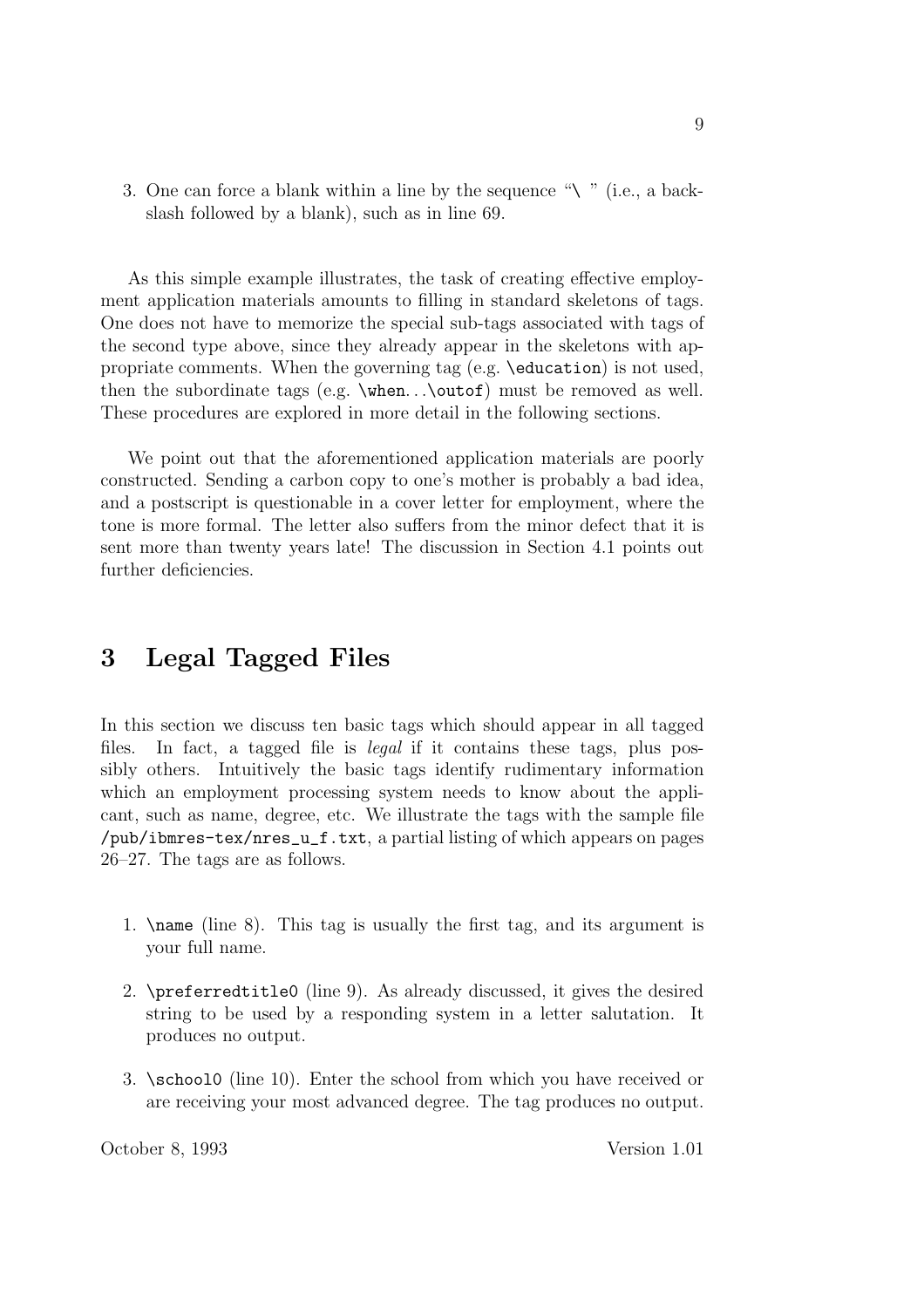- 4. \email (line 11). Enter the exact set of symbols which a system could use to respond to you. The form shown is often synonymous with leeman@um.cc.umich.edu. One trap is that the underscore is sometimes present, so one must be careful to type  $\setminus$ , not just  $\setminus$  (an example appears in the listing of the file /pub/ibmres-tex/res\_u\_f.ltx on pages 28–31). If you do not have an electronic mail address, enter \email{}.
- 5. \discipline0 (line 12). Enter the discipline in which you received or are receiving your most advanced degree.
- 6. \highestdegree0 (line 13). Enter the highest degree which you received or are receiving.
- 7. \degreeyear0 (line 14). Enter the year in which you received or are receiving your highest degree.
- 8. \workaddressandphone and \homeaddressandphone (examples appear in lines 13–23 on page 28) or just \oneaddressandphone (lines 15–19). Undergraduates and some graduate students may want to use just one home address via \oneaddressandphone. However, if you have a place of employment, use both a work and home address with two tags \workaddressandphone and \homeaddressandphone. A frequently asked question is whether a home address refers to the living quarters at a university or a more permanent site, such as the home of a student's parents. If you will be at a campus residence six weeks after you send out your resumes, then use the campus residence; otherwise use a more permanent address. Separate logical lines by  $\setminus\$ ; the system will figure out proper physical line breaks.
- 9. \immigrationstatus and \typeofpositiondesired (lines 20–21). These extremely important entries are often not found at all in resumes! They are always key elements which a potential hiring manager must know and should therefore appear early.
	- (a) \immigrationstatus. Typical entries are US citizen, US permanent resident, Student Visa. Some students prefer to indicate the type of visa (e.g. F1, H1, J1), since they carry different implications for employment. This entry is also important for the hiring manager to know. For example, employers offering work involving US government contracts may be forced to consider only US citizens, because those in the other categories may be unable to obtain a government security clearance.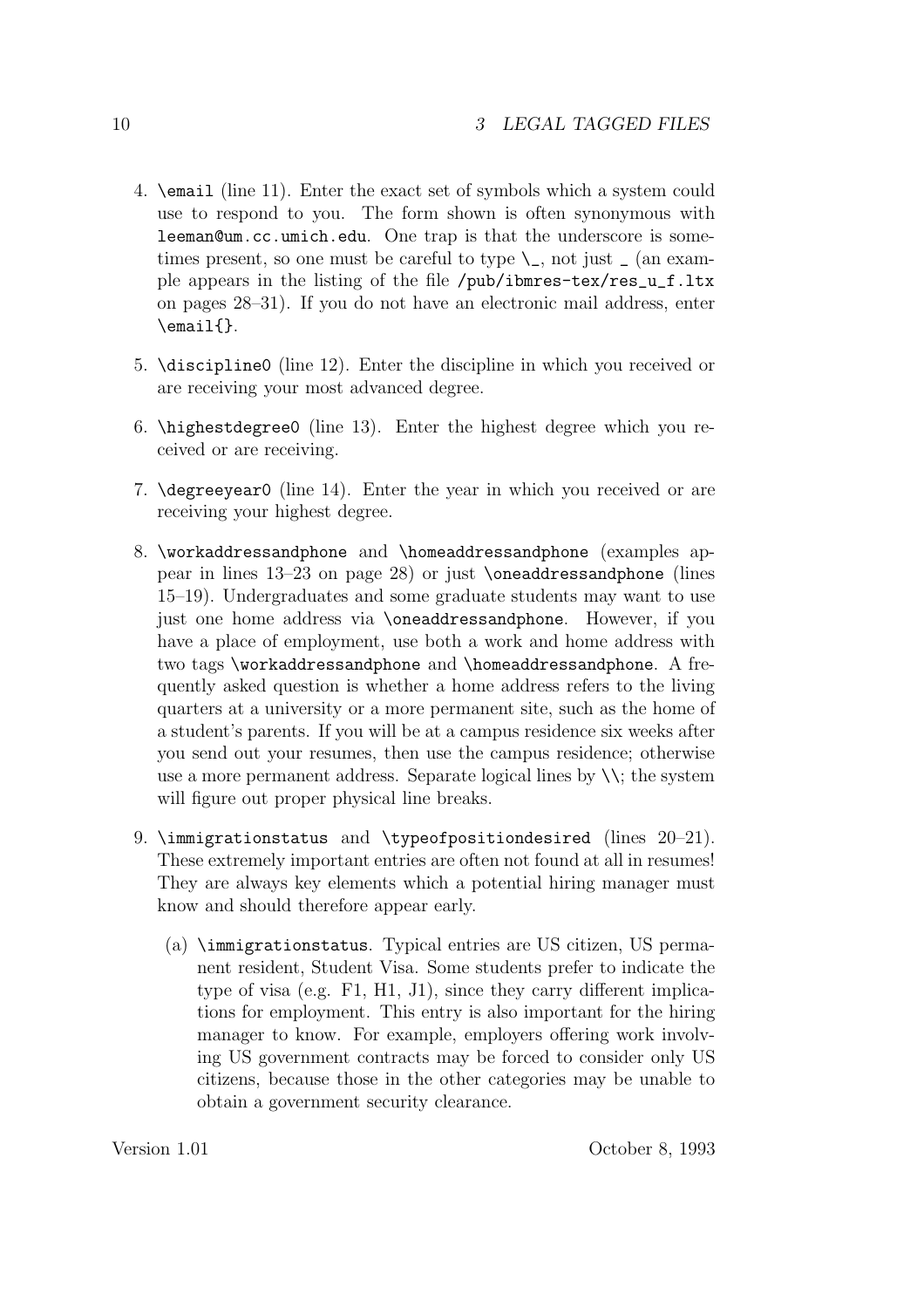(b) \typeofpositiondesired. Entries here are Permanent, Summer (indicate the year—an omission in the example of Section 2), and Temporary; an example of the latter is a co-op position for a semester.

## **4 Four Types of Applicant Files**

In this section we discuss four possible formats for electronic files. The first three are legal tagged files which include the basic tags presented in the preceding section. The final format is just raw, unstructured text made up of ASCII characters.

### **4.1 Use of the IBMRES.STY Templates**

If you have not created a resume and associated materials, we recommend using the ibmres.sty approach. You fill in one of the templates listed in case 1 of Section 1.3. If you want paper versions of your document, you ensure that the file /pub/ibmres-tex/ibmres.sty is available, and you run  $\angle MFX$ on your file. We provide detailed descriptions of the various tags available, and we give tips on producing effective resumes. We illustrate the tags with a more complicated example of a PhD student resume. The only tags which are *required* are the basic tags mentioned in the preceding section. However, many of the others which are discussed here will be useful. The input is the file /pub/ibmres-tex/res\_u\_f.ltx (pages 28–31), and the output is on pages 32–36. In this discussion two points will be emphasized:

- 1. Both the choice of items in a resume and their order on the page are important. You should express your qualifications in a terse but convincing style, and should arrange items so that the potential hiring manager will see key points early.
- 2. You may want to create several resumes, tailored to specific employers. However, begin with a general version, which can then be slightly modified by adding or removing various tags.

We now discuss one-by-one the remaining tags which have not already been mentioned in the preceding section. Although in the resume output the left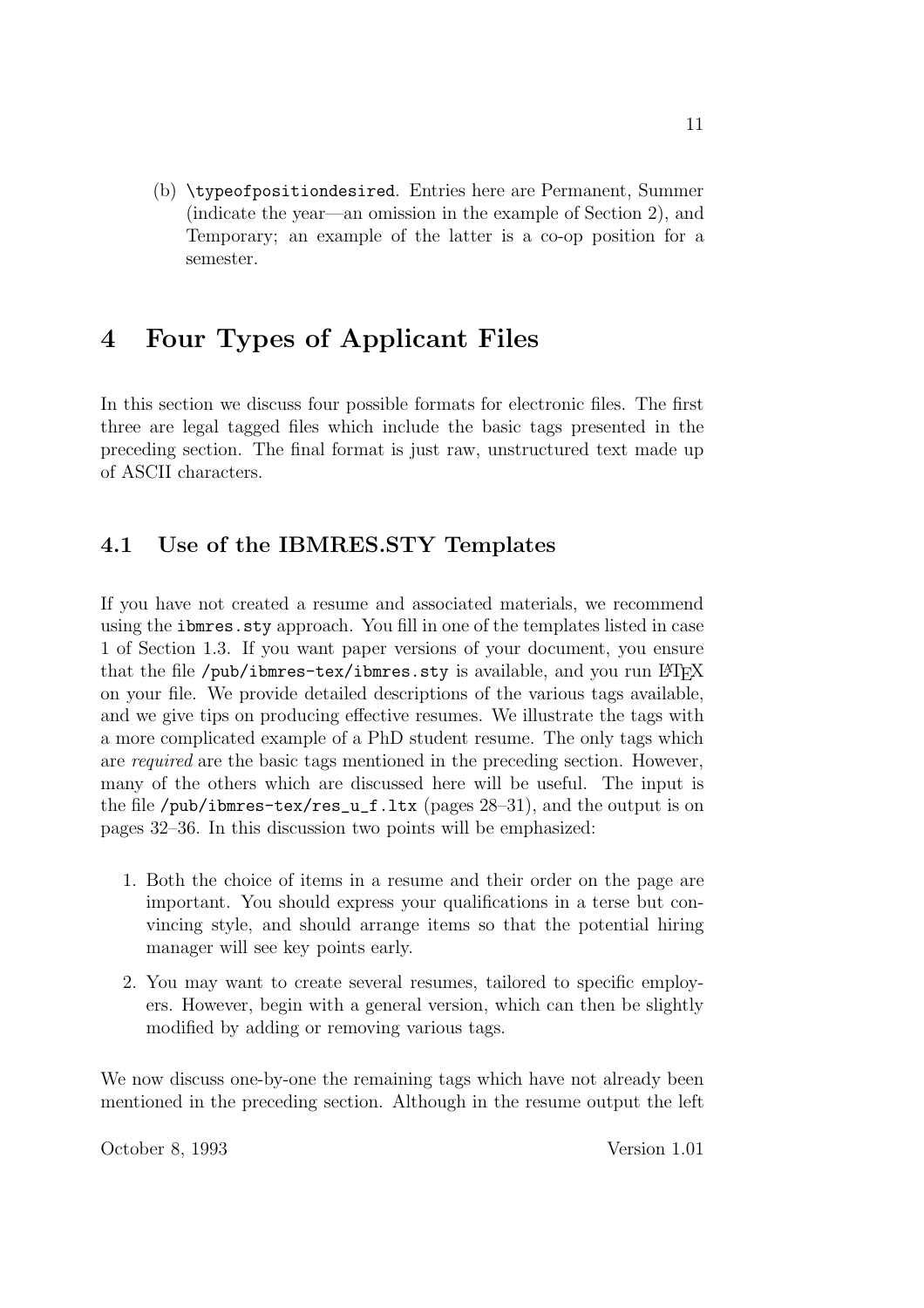margin is really the blank  $1''x11''$  rectangle extending from the left side of the page, we shall instead call the left margin the rectangle which starts at the beginning of **Objective** and ends at the beginning of "To obtain a research *...*" in our example.

- 1. \presentstatus (line 28) and \availabledate (line 31). These extremely important entries are often not found at all in resumes! They are always key elements which a potential hiring manager must know and should therefore appear early.
	- (a) \presentstatus. Your present status might be BS student, MS student, PhD student, Postdoc student, faculty, employed, etc. This category often immediately determines whether you are a candidate for an available position.
	- (b) \availabledate. This item is a possible starting date. Your best strategy is to put the earliest possible date which you can tolerate, provided that all obligations can be fulfilled. A counterexample would be a date July 1 and an education item saying PhD expected July 1, where the latter date is unrealistically optimistic.
- 2. \employerspecifictitle, \employerspecificdata (lines 32–33). These specialized tags are only used in a minority of resumes, and hence they are discussed in the next section.
- 3. \objective (lines 34–35). The objective must be clear and concise. BS students tend to have more general objectives (e.g. "a position in software engineering"), whereas PhDs are more specific (see example in lines 34–35). Keep in mind that the goal is to write a resume in which the items that follow illustrate that you are well-qualified to pursue the objective.
- 4. \education (line 36). This tag spawns one or more sextets consisting of the tags \when, \place, \location, \degree, \gpa, \outof.
	- (a) \when (line 37). When the degree was received or when it is expected.
	- (b) \place (line 38). The university.
	- (c) \location (line 39). Its location; in the US, city and state suffice.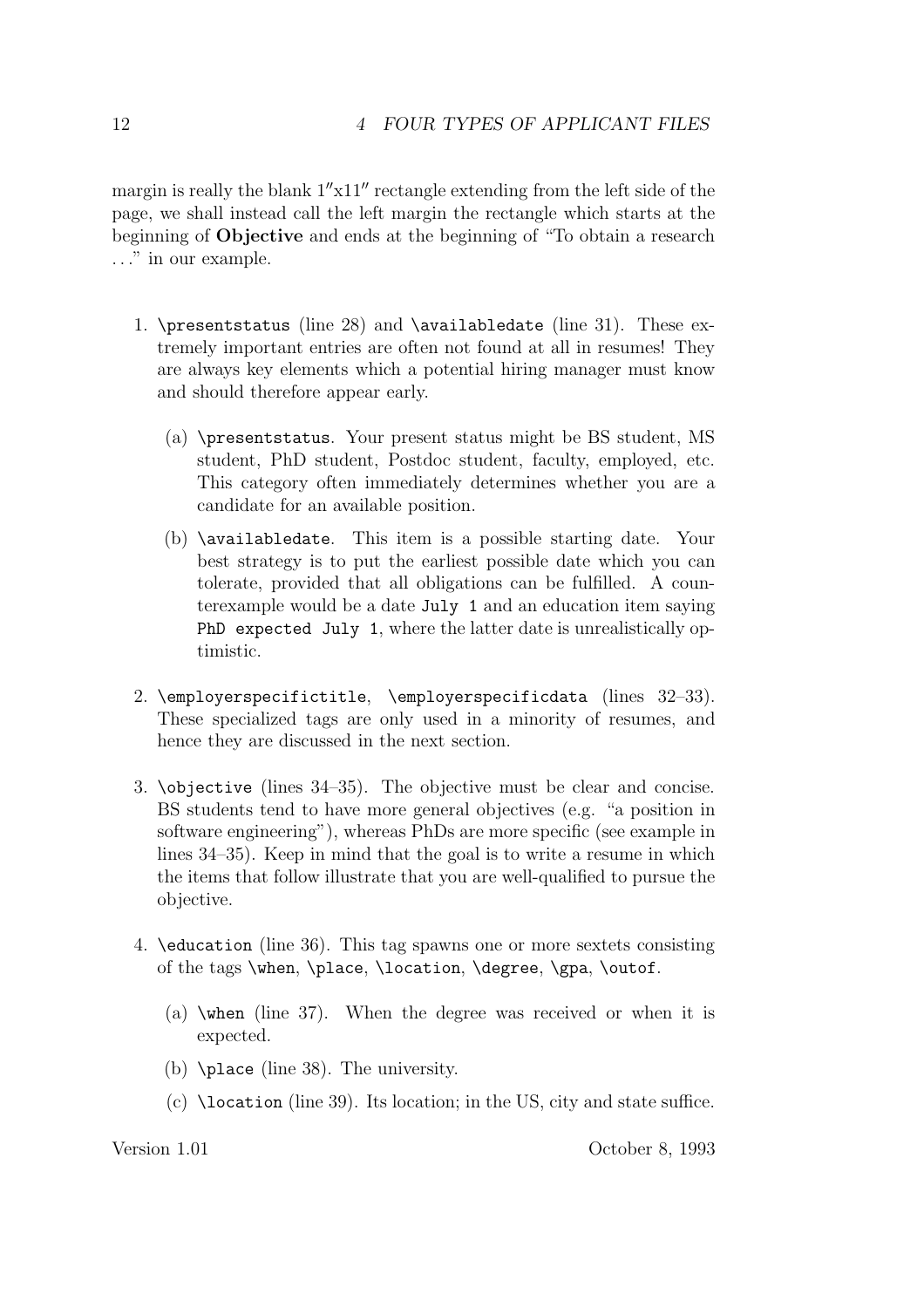- (d) \degree (lines 40–41). Include the type (e.g. BA, MA, BS, MS, PhD, etc.) and the field of major study. When appropriate, include a thesis advisor and title. The thesis advisor may also be listed in the References section, which is a desirable redundancy.
- (e)  $\chi$ gpa (line 42). Usually a decimal number, but there may be other cases (see line 54).
- (f)  $\out$ of (line 43). The highest possible GPA. This entry is important and sometimes omitted. Many graduate schools use a maximum of 9.000. If you type \gpa{7.362}\outof{} instead of \gpa{7.362}\outof{8.000}, the reader may assume the omitted field was 9.000 and consider you a B student instead of an A student.
- 5. \employment (line 56). If you have employment experience, use this tag, which implies one of more quartets of the tags \when, \place, \location, \text.
	- (a)  $\forall$ when (line 57). A range of dates for the job.
	- (b) \place (line 58). Name of employer.
	- (c) \location (line 59). Location; in the US, city and state suffice.
	- (d) \text (lines 60–61). Text giving a brief description of the work. If the work is related to the Objective, choose wording which makes the connection clear.
- 6. \skills (line 66). This is an optional tag which is a catch-all for capabilities which do not appear anywhere else. It is followed by one or more \text tags to describe the items.
	- (a)  $\text{the } 67$ . As an example, the ability to write programs in a specific programming language may be an important adjunct for carrying out the objective. For some disciplines the nature of your degree and education might be sufficient, and the \skills and \text tags could be omitted.
- 7. \honors (line 68). If you have honors to report, use this tag followed by one or more \text tags.
	- (a) \text (line 69). Appellations such as *magna cum laude* and *summa cum laude* are often listed as part of the degree in the Education section, but honors buried there are apt to be missed. Special employer-specific honors are best handled in a different manner (see next section).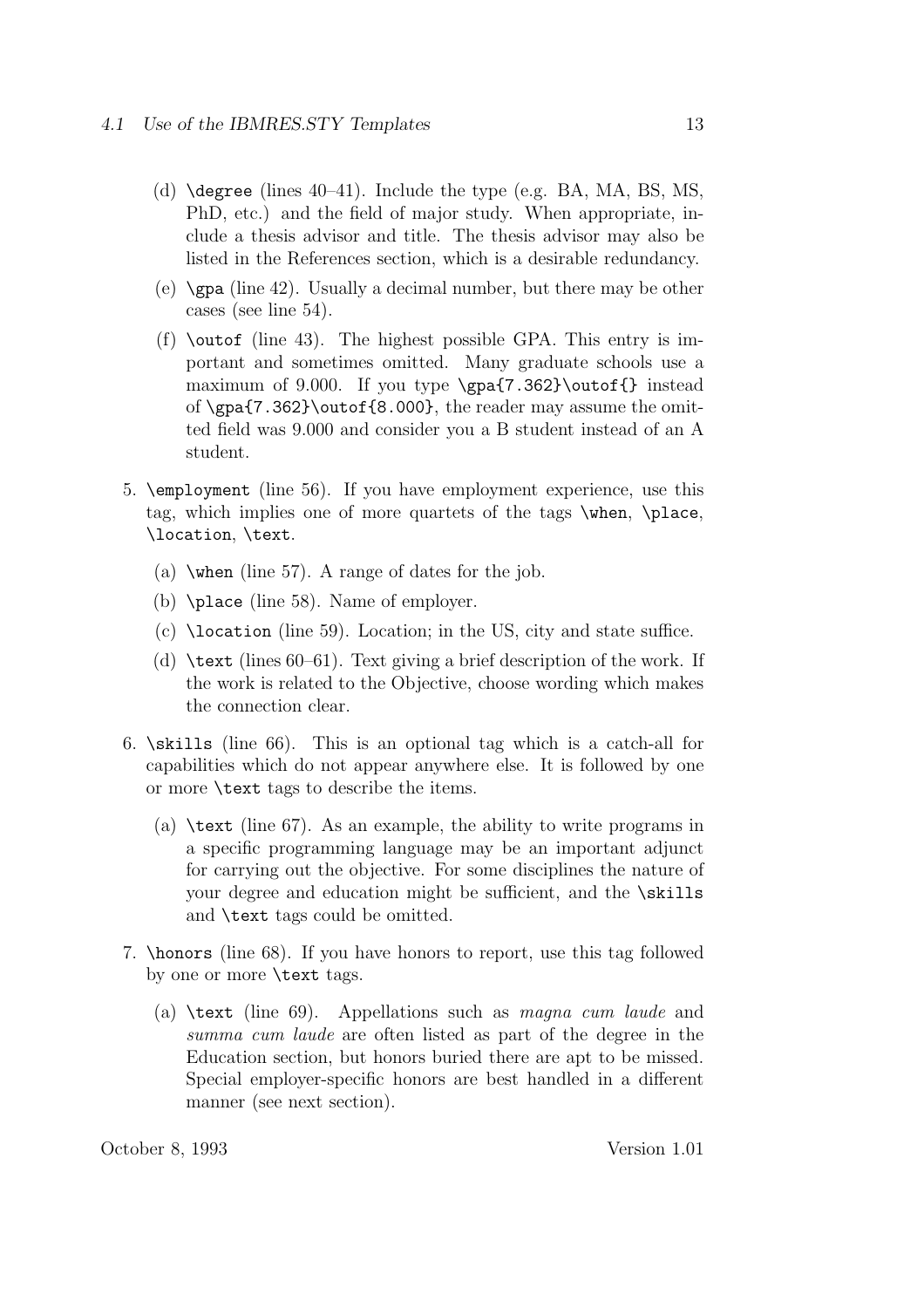- 8. \publications (line 72). If you have publications, use this tag followed by one or more \text tags.
	- (a)  $\text{the } 73$ . List title, authors, and when and where the paper appeared or will appear. Any format seen in bibliographies is acceptable; the form shown here with no font changes is adequate. It is important to observe that the number of publications may depend not only on the student, but also the discipline and the advisor. A pure mathematics PhD writing a first-rate thesis might derive one or two publications from it in serious journals; an engineering student with results of immediate applicability might be encouraged to write up portions and present them at a conference, resulting in a larger number of publications.
- 9. \miscellaneous (line 85). This is an entry which can be omitted, and its presence can affect the tone of the resume. In this writer's opinion, items such as "enjoys tennis, classical music, and house building" are less effective than entries such as significant volunteer work or positions of authority and/or responsibility.
- 10. \references (line 87). This tag is obligatory and gives rise to one or more pairs \referencename and \referenceemail. Writing something like "provided upon request" (as was done in the example of Section 2) is a mistake. Any potentially interested employer will ask for references, so such an entry only promotes delay. Furthermore, a list of names has two additional benefits. First, the list may suggest a breadth which the Objective requires. For instance, in the example of Section 2 the applicant could have listed both a physicist and a computer scientist, or both a mathematician and a computer scientist among the references. Second, the manager might recognize one of the names, especially if the reference is well-known.
	- (a) \referencename (line 88). Include the full name, title, location, and phone number.
	- (b) \referenceemail (line 90). Include the exact set of characters in the electronic address; make the argument null if the reference has no such address. Note that an automated system could request reference letters automatically, and the reference could forward them in electronic form.
- 11. \coverletter (lines  $97-102$ ). The impressive business letter is similar to, but not as sophisticated as, the sample format written by Knuth [2, pp. 403–408]. As already discussed, this tag's argument consists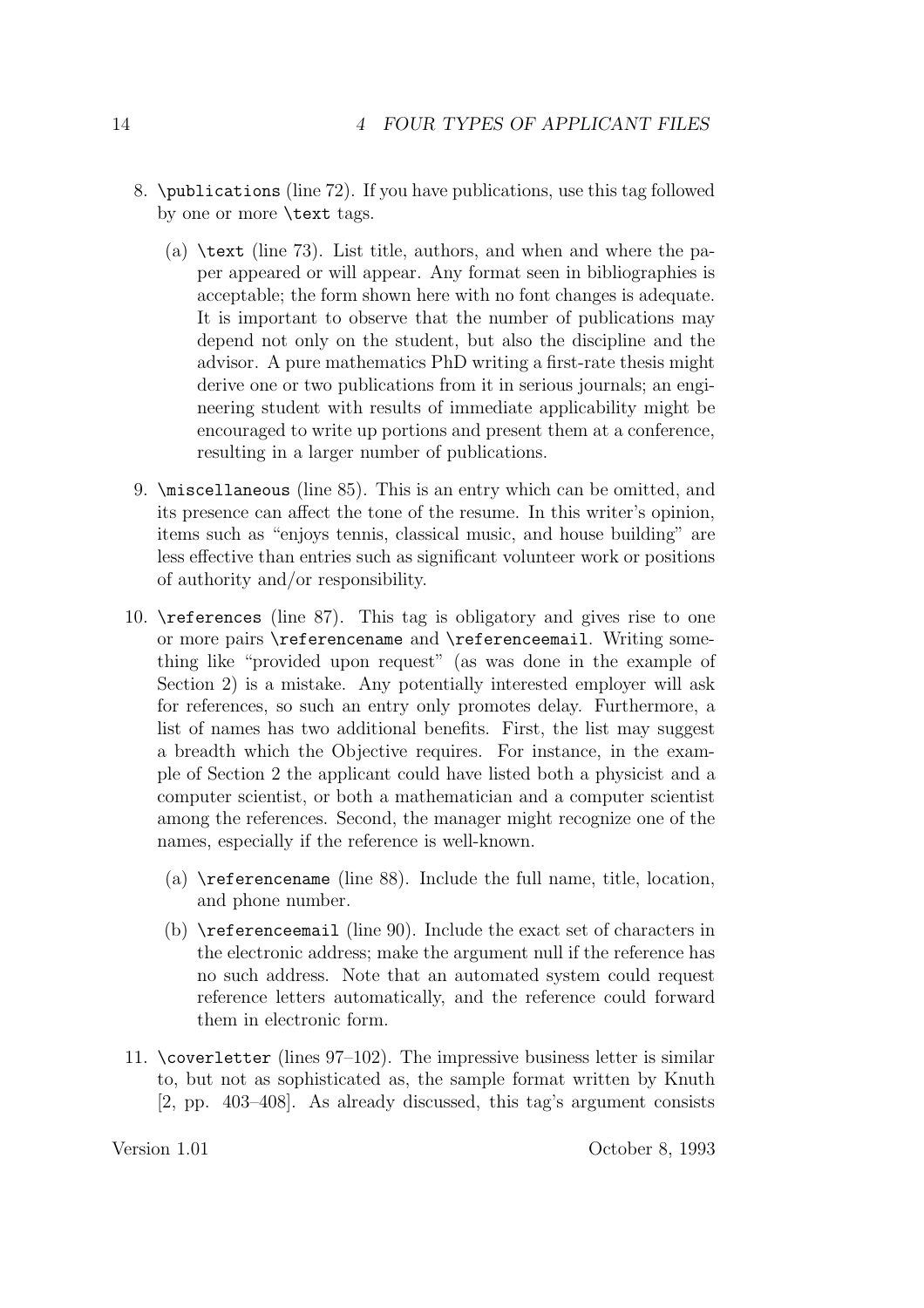of at least two logical lines separated by  $\setminus \setminus$  commands. The first line appears at the top of the letterhead in a large font; the remaining lines are joined with a comma and appear underneath the first line. If the argument is null, the next eight tags have no effect, even if their arguments are not null.

- (a)  $\rightleftharpoons$  (line 103–107). The logical lines of the argument appear at the right-hand side of the business letter, separated from the preceding entries by a long rule. Typical choices here are the sender's name and title, electronic address, and phone number.
- (b) \recipient (lines 108–113). Include the addressee's name and/or title and address.
- (c) \letterbody (lines 114–126). Separate paragraphs with blank lines (lines 116, 120, 124). This writer prefers extra space between paragraphs, which was obtained via the **\bigskip** T<sub>E</sub>X command (lines 117, 121, 125). It is useful to include any information here which does not conveniently fit in the resume. In particular, providing a more detailed account of your availability can save the employer time in trying to contact you. The date of the letter is generated automatically.
- (d) \closing (lines 127–130). Include a suitable closing and your name, separated by  $\setminus \setminus$ .
- (e) \cc (line 131). The carbon copy list has limited use in a cover letter. It can be omitted or equivalently used with a null argument. Members of a cc: list would be separated by  $\setminus \setminus$ .
- (f)  $\enct$  (line 132). It is a good idea to list as enclosures all materials accompanying the letter. Separate items in the list with  $\setminus \setminus$ .
- $(g)$  \ps (line 133). As mentioned previously, use of the postscript tag can affect the tone of the letter. It may be omitted or equivalently used with null argument.
- (h) \letterlabel (line 134). This tag produces a mailing label. The return address is generated from the letterhead, and the remainder of the label is the \recipient argument.
- 12. \abstracts (line 135). If you want to include some abstracts, follow this tag by one or more \text tags. A good strategy is to fit them on one page. Large numbers of pages will inundate the employer. A second strategy is to supply no abstracts when the resume is first sent, but to be ready with the additional page as a follow-up weapon.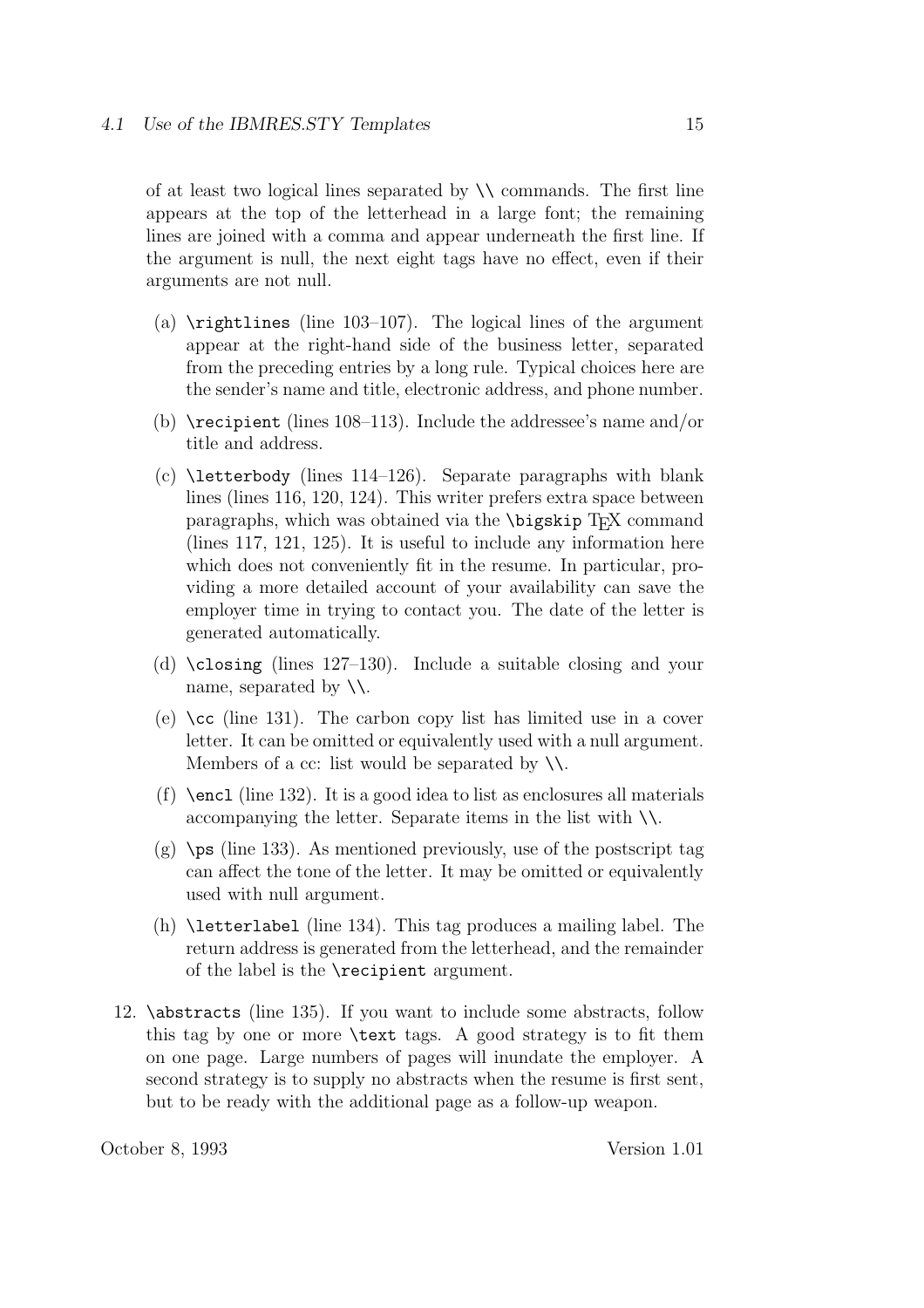(a)  $\text{text}$  (line 136–146). It would take us too far afield to explain all the typed input in these examples. However, they show how easily mathematical formulas can be obtained via LATEX and TEX.

#### **4.2 Use of the NOIBMRES.STY Templates**

Although the ibmres.sty package in the preceding section is the one we recommend most, there are cases in which it may not be the best choice. If you are already using LAT<sub>EX</sub> for resumes and related materials, you may not want to retype everything to cater to the ibmres format. In that case make sure the file noibmres.sty (available via anonymous FTP from software.watson.ibm.com) is part of your system, and create a file which includes the basic tags plus your own LATEX source file. An example appears in the listing on page 37, where your own LATEX commands and text would appear after line 24. There is only one string attached—your LATEX source must be self-contained, i.e., not reference any special style or macro files. You may of course include any needed macro definitions between lines 8 and 9. The noibmres.sty file simply defines each tag to produce no text. If your text after line 24 happens to have a basic tag such as  $\name{\ldots}$ , you may omit that tag (line 10 in the example) at the beginning of the file. If you do not, the receiving software will warn you that two identical basic tags were detected, and it will use the data associated with the first occurrence. In other words, you may redefine any of the basic tags in your own LATEX source, and they may appear in any order. Any which do appear in your text may be omitted at the beginning of the file (lines 10–23 in our example).

### **4.3 Use of Tagged Files with Any Formatter or Word Processor**

We strongly recommend the use of LATEX for creating resumes and related items, because it is ubiquitous and produces beautiful results. However, if you have already created your materials with some other formatter or word processor, you may prefer not to retype everything to conform to LATEX. If the program you used has the capability to produce a raw ASCII text version of your documents, you may fill in a template with the basic tags and append that version at the end. An example appears on pages 26–27. With this approach you avoid duplicate typing but still derive the benefits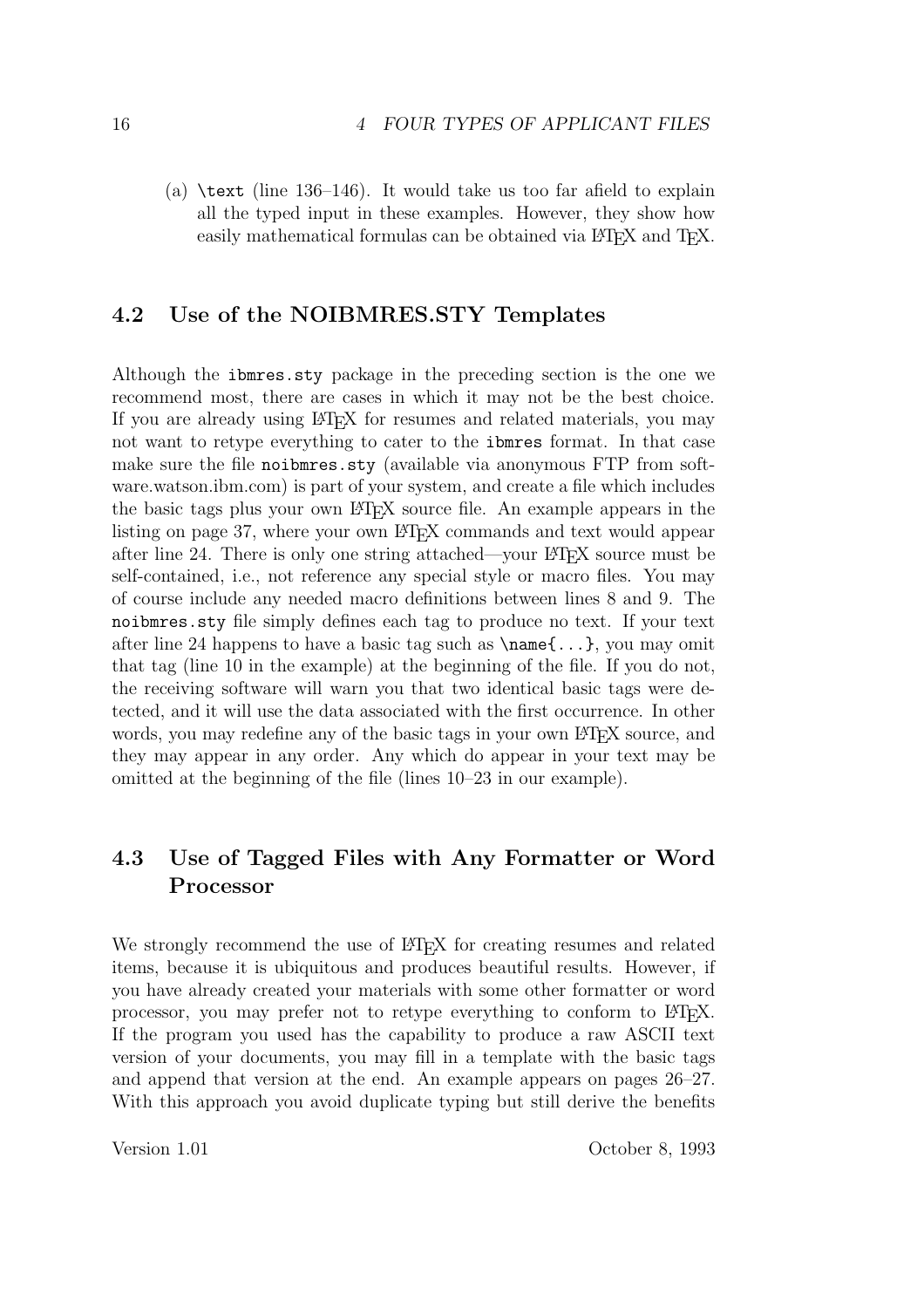of submitting a structured file which can be quickly processed by receiving software.

### **4.4 Use of Raw Text Files**

The final possibility—in our opinion the poorest choice of the four cases—is to submit an unstructured file with just ASCII text. We discourage this approach, because with minimal effort you can use the preceding alternative (at the beginning of your unstructured file, include the basic tags with appropriate data). Nevertheless, we feel that even this fourth choice is better than sending paper copies. Electronic submission of any kind is fast, and your materials can be forwarded in the same form to multiple locations quickly.

### **5 Tailoring Resumes to Specific Employers**

In this section we show how to use the ibmres.sty package to tailor your general resume to a specific employer. The most common reason is that you have either worked for that employer in the past or you have achievements which might be of greater interest to that employer. The best location for such material is right above the Objective, so that the reader sees it immediately. Two tags are provided, which we will illustrate with examples.

1. \employerspecifictitle. Indicate a title for the item. Two examples for the IBM corporation are:

> \employerspecifictitle{IBM Fellowship Holder:} \employerspecifictitle{IBM Work Experience:}

2. \employerspecificdata. Indicate data which explains the title. For the two examples above one might use

\employerspecificdata{dates of fellowship}

and

\employerspecifictitle{location, date, manager name}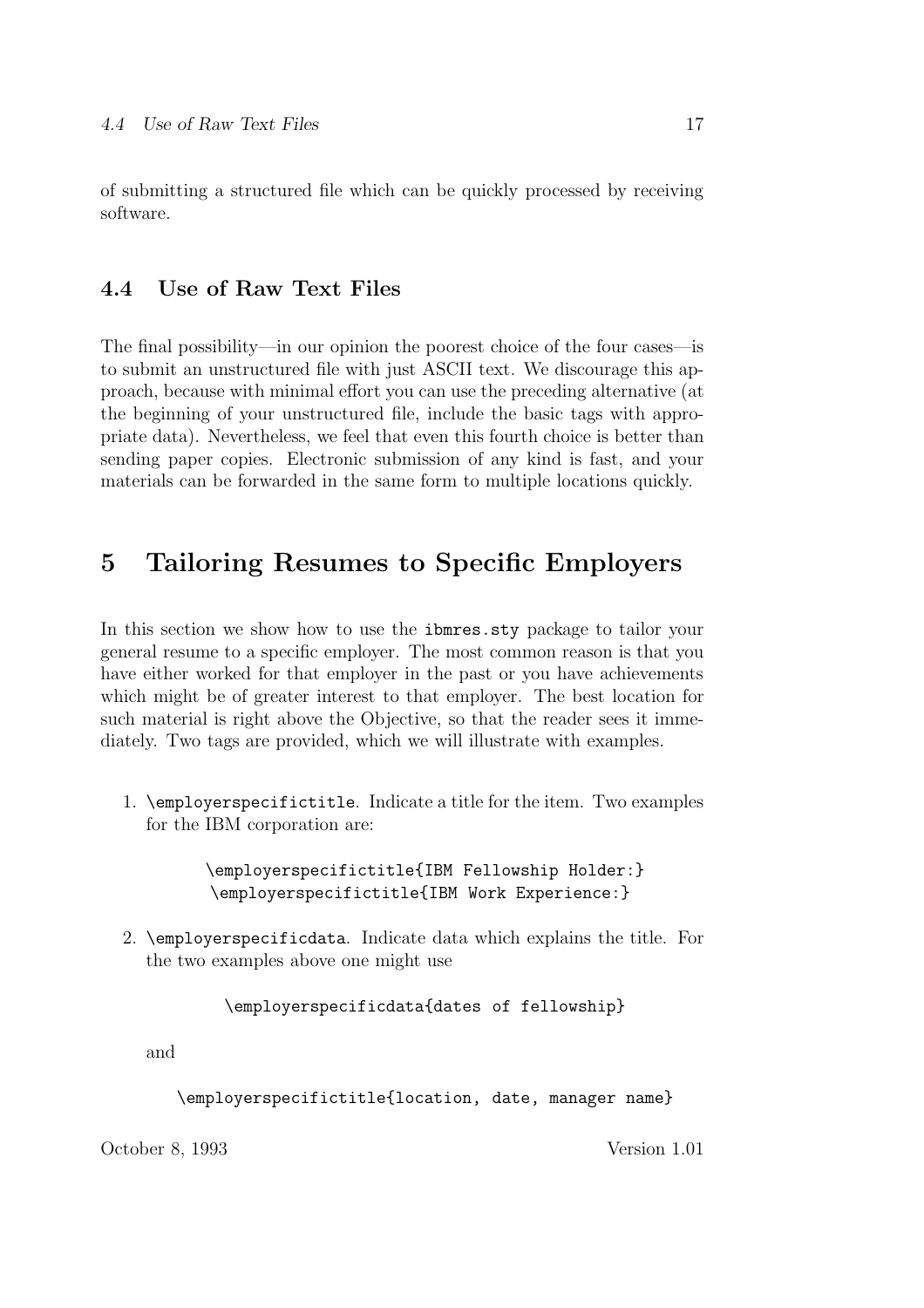Note there is no problem with redundancy between these items and the Employment section. The manager name would be of great interest to another IBM manager, who could then get an inside opinion about the applicant. It would make less sense to list that name on a general resume sent to other employers.

Another example is any honor which is special to the employer. In the case of IBM, if you won a prize in an IBM-sponsored contest, the award would have greater weight in this early position on the resume, especially if accompanied by the name of someone in IBM involved with the contest.

These two tags occur in pairs and are formatted like the \presentstatus tag and its argument. The argument to \employerspecifictitle is in bold face, and the argument of \employerspecificdata appears immediately afterward.

### **6 User Modifications**

In this section we show how one can make simple changes to the **ibmres**.sty package. Occasionally users want to add a tag which might not be present. The easiest way is to plunge into the file /pub/ibmres-tex/ibmres.sty to see how the existing tags are formed. That task is made less formidable by including some examples here.

It is important that you add your changes in the file you will be sending, not (for example) /pub/ibmres-tex/ibmres.sty. The right place to add new definitions is between the \documentstyle line and the \begin{document} line. The recipient can then still run LAT<sub>EX</sub> on your file with his own version of /pub/ibmres-tex/ibmres.sty.

Suppose you are applying for an academic position and feel that a list of advanced graduate courses you have taken would enhance your resume. In terms of formatting this task is no different than designing the \skills and \honors tags, since you want a bold face entry in the left margin with the possibility of one or more items to the right. The latter piece can already be done with the \text tag. To attack the former piece, we find in the file /pub/ibmres-tex/ibmres.sty the lines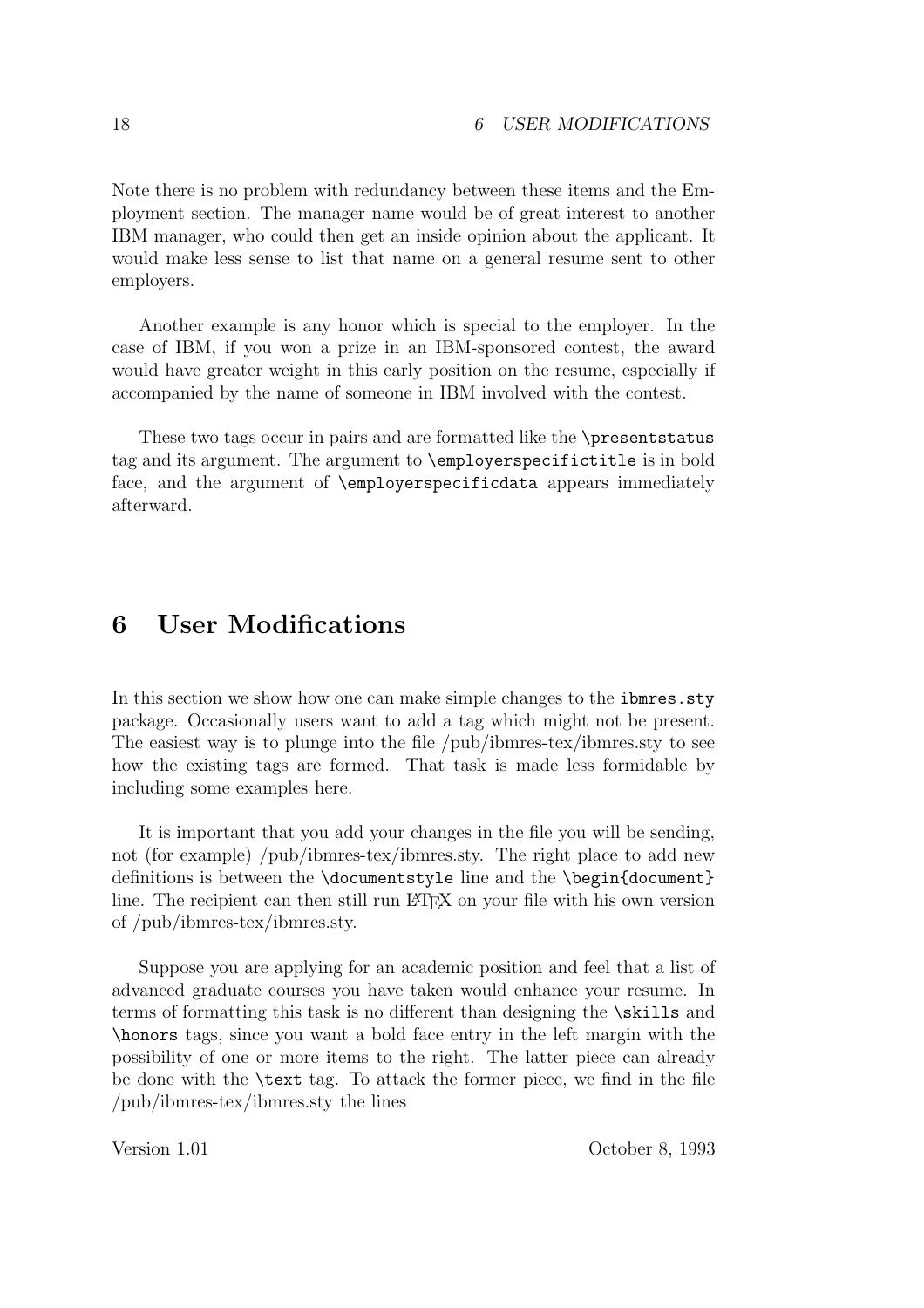#### \def\skills#1{\sectiontitle{Skills}#1\par} \def\honors#1{\sectiontitle{Honors}#1\par}

where  $\det$  is a T<sub>EX</sub> command defining the control sequence  $(\ast$ ills and \honors in these cases) which immediately follows. The big advantage of examining two instances is that you see what portions change and what portions remain the same. Even if you know little about TEX, you can guess that the configuration

#### \def\courses#1{\sectiontitle{Graduate Courses Taken}#1\par}

will yield **Graduate Courses Taken** in the left margin, and thus the sequence

\courses{} \text{Several Complex Variables, Distribution Theory, ...}

in our input file achieves the desired effect. You add the new \def line immediately after the \documentstyle line.

If you want two lists—one for courses taken and one for courses taught you may define two new tags \taken and \taught by

> \def\taken#1{\sectiontitle{Courses Taken}#1\par} \def\taught#1{\sectiontitle{Courses Taught}#1\par}

which you add at the top of the file after the **\documentstyle** line.

Similarly, if you want a new set of tags in which the heading appears horizontally above the data and part of the data falls in the left margin, you can mimic the \education and \when tags to get the desired effect.

We mention one more physical characteristic which you might want to change: the width of the left margin. The last two lines in /pub/ibmrestex/ibmres.sty

> \settowidth{\leftmarginwidth}{\bf Miscellaneous} \addtolength{\leftmarginwidth}{1 em}

October 8, 1993 Version 1.01

19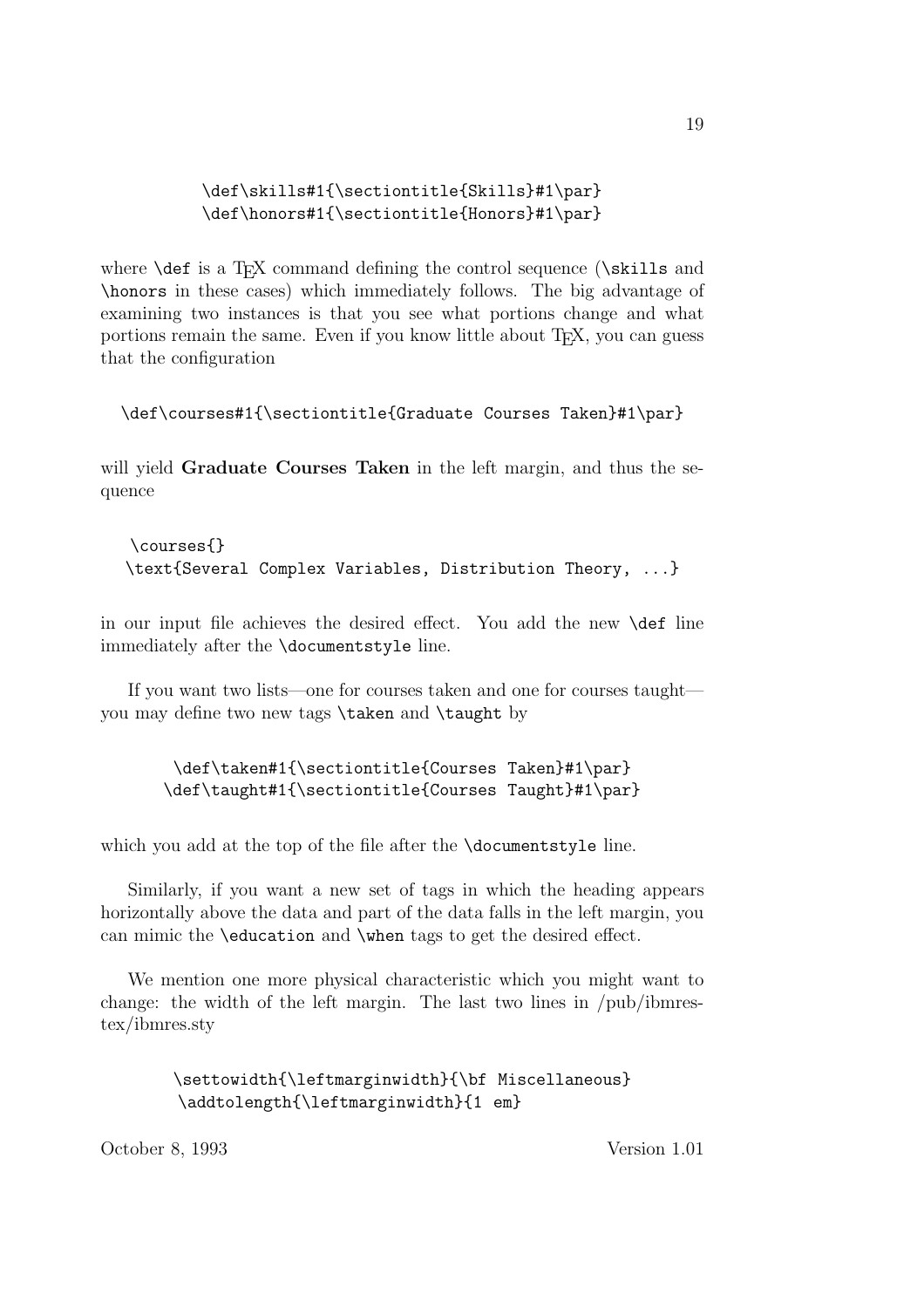set an internal dimension called \leftmarginwidth to the precise horizontal width of the word Miscellaneous in boldface, then add a unit of 1 em to that dimension. If you are not using the \miscellaneous tag and decide that **Publications** is the widest title in the left margin, you may insert the lines

#### \settowidth{\leftmarginwidth}{\bf Publications} \addtolength{\leftmarginwidth}{1 em}

after the \documentstyle line.

The entire listing of the /pub/ibmres-tex/ibmres.sty file is found in Appendix B. We exhort the reader to become more familiar with LATEX and TEX and to suggest improvements to this file.

### **7 Conclusion**

This report has discussed an approach to simplify the initial phases of the employment application process and make them electronic. Several other tools and documentation would be useful. Examples include parsers which check the created input file for accuracy; systems which immediately acknowledge the applicant's submission and modify and distribute the incoming data appropriately; and further discussion about and improvements to the macros. Work on some of these pieces is nearing completion.

The author would like to thank Alan D. Wilson, for supporting this work; Carol A. Johnson, Michael Sampogna, and John G. Oxton, for insightful discussions about recruiting operations; Lawrence A. Gallo and Ryuichi Sagara, for building a first-rate recruiting system which will accelerate the implementation of the ideas in this report; and Michael S. Mosley and Blaney Harper, who suggested a number of manuscript improvements.